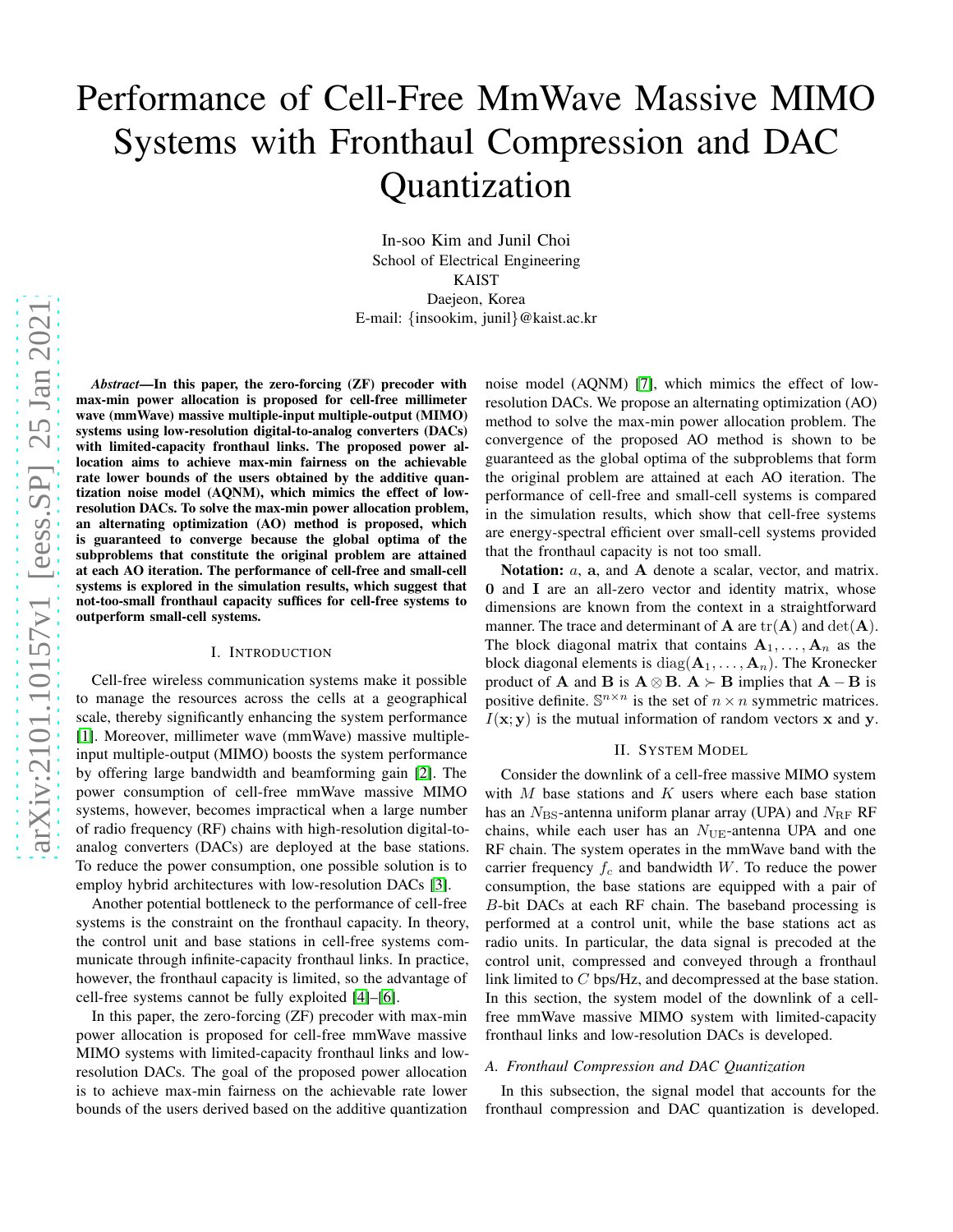The transmitted signal  $x_m \in \mathbb{C}^{N_{\text{BS}}}$  of the m-th base station is so the second moment of  $\mathbf{q}_m$  becomes

<span id="page-1-0"></span>
$$
\mathbf{x}_{m} = \mathbf{W}_{m} Q \left( \underbrace{\sum_{k=1}^{K} \mathbf{f}_{m,k} \sqrt{\eta_{m,k}} s_{k}}_{= \mathbf{p}_{m}} + \mathbf{d}_{m} \right) \qquad (1)
$$

where  $s_k \sim \mathcal{CN}(0, 1)$  is the data signal transmitted to the k-th user,  $\mathbf{f}_{m,k} \in \mathbb{C}^{N_{\text{RF}}}$  and  $\eta_{m,k} \geq 0$  are the linear precoder and power coefficient controlled by the control unit,  $\mathbf{p}_m \in \mathbb{C}^{N_{\text{RF}}}$  is the precoded signal to be transmitted at the  $m$ -th base station, and  $\mathbf{W}_m \in \mathbb{C}^{\bar{N}_{BS} \times N_{RF}}$  is the RF precoder of the m-th base station. The transmit power constraint is  $P_m = \mathbb{E}\{\|\mathbf{x}_m\|^2\} \le$ P.

The fronthaul compression noise  $\mathbf{d}_m \in \mathbb{C}^{N_\mathrm{RF}}$  represents the distortion when  $\mathbf{p}_m$  is conveyed from the control unit to the base station through a fronthaul link limited to  $C$  bps/Hz. In particular,  $\mathbf{d}_m$  is modeled as  $\mathcal{CN}(\mathbf{0}, \sigma_m^2 \mathbf{I})$  where  $\sigma_m$  suffices to satisfy [\[4\]](#page-5-3)

$$
C_m = I(\mathbf{p}_m; \mathbf{p}_m + \mathbf{d}_m)
$$
  
=  $\log_2 \det \left( \mathbf{I} + \frac{1}{\sigma_m^2} \sum_{k=1}^K \mathbf{f}_{m,k} \mathbf{f}_{m,k}^H \eta_{m,k} \right) \leq C.$  (2)

This assumption can be justified when the control unit and base station use large lattice codes to communicate through the fronthaul link [\[8\]](#page-5-6), [\[9\]](#page-5-7). In essence,  $C_m$  is the price to pay to convey  $\mathbf{p}_m$  through the fronthaul link modeled as  $\mathbf{p}_m + \mathbf{d}_m$ .

The quantization function  $Q(\cdot)$  in [\(1\)](#page-1-0) models *B*-bit DACs at the RF chains of the base stations, which quantizes the real and imaginary parts of each element with  $2^B$  uniform quantization intervals that achieve the minimum mean squared error (MMSE) on Gaussian signals [\[10\]](#page-5-8). To facilitate the analysis, the AQNM [\[7\]](#page-5-5) is adopted, which is a variant of the Bussgang theorem [\[11\]](#page-5-9) that linearizes the nonlinear distortion applied to Gaussian signals. Since  $s_k$  and  $\mathbf{d}_m$  are assumed to be Gaussian distributed, the AQNM can be applied to [\(1\)](#page-1-0), which yields

$$
\mathbf{x}_{m} = \mathbf{W}_{m} \left( (1 - \rho) \left( \sum_{k=1}^{K} \mathbf{f}_{m,k} \sqrt{\eta_{m,k}} s_{k} + \mathbf{d}_{m} \right) + \bar{\mathbf{q}}_{m} \right)
$$

$$
= \mathbf{W}_{m} \left( \sum_{k=1}^{K} (1 - \rho) \mathbf{f}_{m,k} \sqrt{\eta_{m,k}} s_{k} + \mathbf{q}_{m} \right)
$$
(3)

where  $\rho < 1$  is the quantization distortion factor associated with the DAC resolution,  $\bar{\mathbf{q}}_m \in \mathbb{C}^{N_{\text{RF}}}$  is the quantization noise uncorrelated with  $s_k$  and  $\mathbf{d}_m$ , and  $\mathbf{q}_m \triangleq \bar{\mathbf{q}}_m + (1 - \rho)\mathbf{d}_m \in$  $\mathbb{C}^{N_{\text{RF}}}$  is the aggregate noise uncorrelated with  $s_k$ . The exact values of  $\rho$  are listed in [\[10\]](#page-5-8), and  $\rho$  can be approximated as  $\rho \approx \pi \sqrt{3}/2 \cdot 2^{-2B}$  when  $B \gg 1$  [\[7\]](#page-5-5). Since fronthaul links and low-resolution DACs operate independently across the base stations,  $\mathbf{q}_m$  is independent across m. The second moment of  $\bar{\mathbf{q}}_m$  is [\[7\]](#page-5-5)

$$
\mathbf{C}_{\bar{\mathbf{q}}_m} = \rho (1 - \rho) \text{diag}\left(\sum_{k=1}^K \mathbf{f}_{m,k} \mathbf{f}_{m,k}^H \eta_{m,k} + \sigma_m^2 \mathbf{I}\right), \quad (4)
$$

<span id="page-1-3"></span>
$$
\mathbf{C}_{\mathbf{q}_m} = \rho (1 - \rho) \text{diag}\left(\sum_{k=1}^K \mathbf{f}_{m,k} \mathbf{f}_{m,k}^H \eta_{m,k}\right) + (1 - \rho) \sigma_m^2 \mathbf{I}.
$$
 (5)

The distribution of  $\mathbf{q}_m$ , however, is unknown because  $\bar{\mathbf{q}}_m$  is non-Gaussian with some unknown distribution.

#### *B. Downlink Cell-Free MmWave Massive MIMO System*

In this subsection, the downlink model of a cell-free mmWave massive MIMO system is developed. The channel  $\mathbf{H}_{k,m} \in \mathbb{C}^{N_{\text{UE}} \times N_{\text{BS}}}$  between the *m*-th base station and *k*-th user is formed by  $L_{k,m}$  paths as

$$
\mathbf{H}_{k,m} = \sum_{\ell=1}^{L_{k,m}} g_{k,m,\ell} \mathbf{a}_{\text{UE}}(\theta_{k,m,\ell}^{\text{UE}}, \phi_{k,m,\ell}^{\text{UE}}) \mathbf{a}_{\text{BS}}(\theta_{k,m,\ell}^{\text{BS}}, \phi_{k,m,\ell}^{\text{BS}})^{\text{H}}
$$
(6)

<span id="page-1-1"></span>where  $\mathbf{a}_{\text{BS}}(\theta, \phi) \in \mathbb{C}^{N_{\text{BS}}}$  and  $\mathbf{a}_{\text{UE}}(\theta, \phi) \in \mathbb{C}^{N_{\text{UE}}}$  are the array response vectors of the base station and user. The  $\ell$ -th path is associated with the path gain  $g_{k,m,\ell} \in \mathbb{C}$ , horizontal angle-ofarrival (AoA)  $\theta_{k,m,\ell}^{\text{UE}} \in [-\pi,\pi]$ , vertical AoA  $\phi_{k,m,\ell}^{\text{UE}} \in [0,\pi]$ , horizontal angle-of-departure (AoD)  $\theta_{k,m,\ell}^{\text{BS}} \in [-\pi,\pi]$ , and vertical AoD  $\phi_{k,m,\ell}^{\text{BS}} \in [0, \pi]$ .

The received signal  $y_k \in \mathbb{C}$  of the k-th user is

<span id="page-1-2"></span>
$$
y_k = \mathbf{w}_k^{\mathrm{H}} \left( \sum_{m=1}^M \mathbf{H}_{k,m} \mathbf{x}_m + \mathbf{n}_k \right)
$$
  
= 
$$
\sum_{m=1}^M \mathbf{h}_{k,m}^{\mathrm{H}} \left( \sum_{i=1}^K (1 - \rho) \mathbf{f}_{m,i} \sqrt{\eta_{m,i}} s_i + \mathbf{q}_m \right) + v_k \quad (7)
$$

where  $\mathbf{w}_k \in \mathbb{C}^{N_{\text{UE}}}$  is the RF combiner of the k-th user, and  $n_k \sim \mathcal{CN}(0, N_0 W I)$  represents the additive white Gaussian noise (AWGN) with power spectral density  $N_0$ . The effective channel  $\mathbf{h}_{k,m} \triangleq \mathbf{W}_{m}^{\text{H}} \mathbf{H}_{k,m}^{\text{H}} \mathbf{w}_{k} \in \mathbb{C}^{N_{\text{RF}}}$  and AWGN  $v_{k} \triangleq$  $\mathbf{w}_k^{\text{H}} \mathbf{n}_k \in \mathbb{C}$  with variance  $\sigma^2 = N_0 W ||\mathbf{w}_k||^2$  are introduced for notational simplicity. In this paper,  $\mathbf{W}_m$  and  $\mathbf{w}_k$  are assumed to be fixed, which are controlled by the base stations and users. So, the goal is to maximize the achievable rates of the users in some sense subject to the transmit power constraint and [\(2\)](#page-1-1) by controlling  $\{f_{m,k}\}_{\forall m,k}$  and  $\{\eta_{m,k}\}_{\forall m,k}$  at the control unit. The control unit is assumed to have full channel state information (CSI) of the cell-free system.

#### <span id="page-1-4"></span>III. ZF PRECODER WITH MAX-MIN POWER ALLOCATION

In this section, the ZF precoder with max-min power allocation is proposed that accounts for the fronthaul compression and DAC quantization. To facilitate the analysis in the sequel, define

$$
\mathbf{F}_m = \begin{bmatrix} \mathbf{f}_{m,1} & \cdots & \mathbf{f}_{m,K} \end{bmatrix}, \ \mathbf{F}^{\mathrm{H}} = \begin{bmatrix} \mathbf{F}_1^{\mathrm{H}} & \cdots & \mathbf{F}_M^{\mathrm{H}} \end{bmatrix}, \\ \mathbf{h}_k^{\mathrm{H}} = \begin{bmatrix} \mathbf{h}_{k,1}^{\mathrm{H}} & \cdots & \mathbf{h}_{k,M}^{\mathrm{H}} \end{bmatrix}, \ \mathbf{H}^{\mathrm{H}} = \begin{bmatrix} \mathbf{h}_1 & \cdots & \mathbf{h}_K \end{bmatrix}, \\ \boldsymbol{\eta}_m = \mathrm{diag}(\eta_{m,1}, \ldots, \eta_{m,K}), \ \boldsymbol{\sigma} = \mathrm{diag}(\sigma_1, \ldots, \sigma_M)
$$

$$
\mathbf{q}^{\mathrm{H}} = \begin{bmatrix} \mathbf{q}_1^{\mathrm{H}} & \cdots & \mathbf{q}_M^{\mathrm{H}} \end{bmatrix}
$$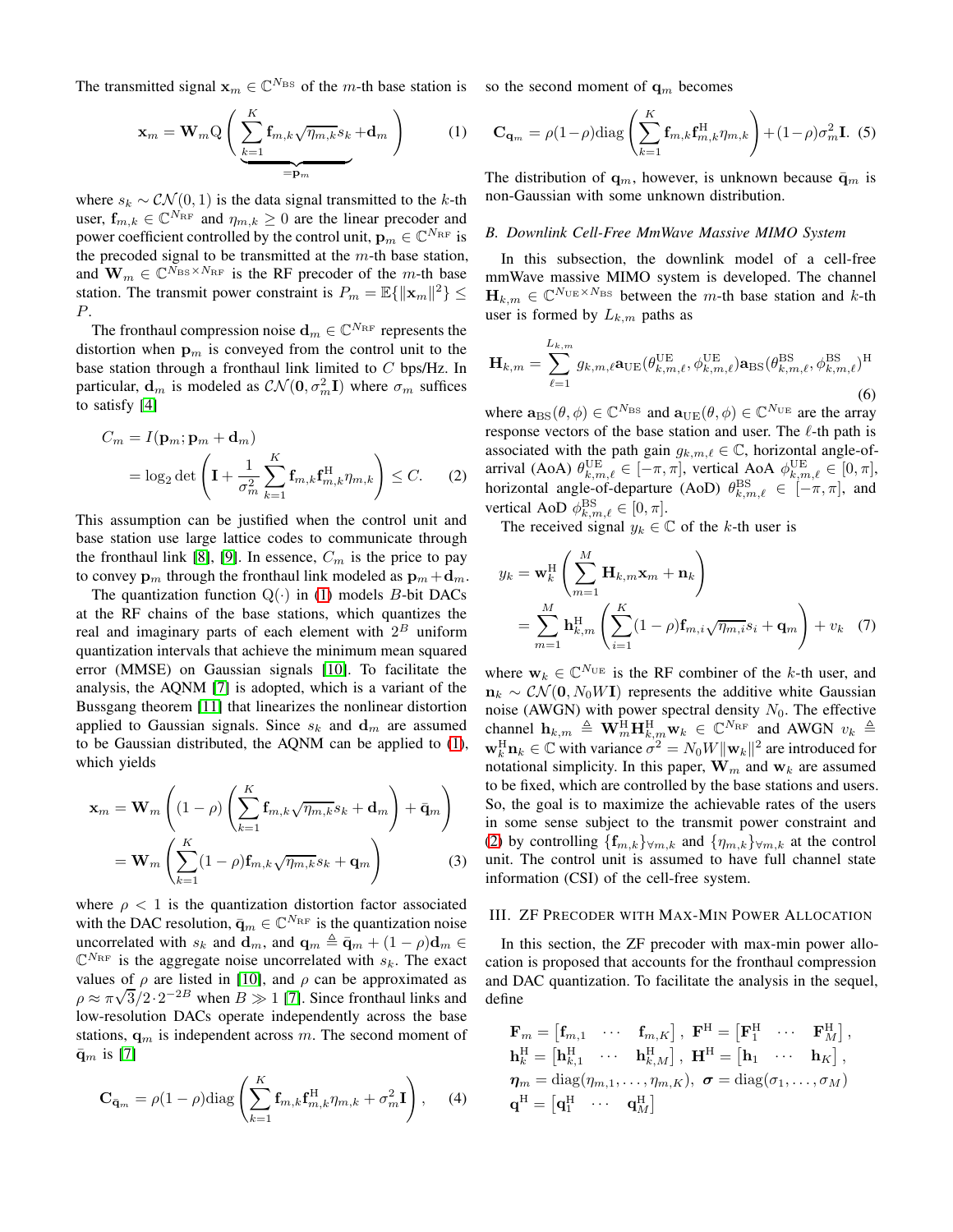for notational convenience. Then,  $y_k$  in [\(7\)](#page-1-2) can be re-expressed using  $h_k$  and q as

$$
y_k = \sum_{i=1}^{K} \sum_{m=1}^{M} (1 - \rho) \mathbf{h}_{k,m}^{\mathrm{H}} \mathbf{f}_{m,i} \sqrt{\eta_{m,i}} s_i + \mathbf{h}_k^{\mathrm{H}} \mathbf{q} + v_k
$$
  
= 
$$
\sum_{m=1}^{M} (1 - \rho) \mathbf{h}_{k,m}^{\mathrm{H}} \mathbf{f}_{m,k} \sqrt{\eta_{m,k}} s_k
$$
  
+ 
$$
\sum_{i \neq k} \sum_{m=1}^{M} (1 - \rho) \mathbf{h}_{k,m}^{\mathrm{H}} \mathbf{f}_{m,i} \sqrt{\eta_{m,i}} s_i + \mathbf{h}_k^{\mathrm{H}} \mathbf{q} + v_k.
$$
 (8)

To eliminate the inter-user interference that corresponds to the second term in the last equality of [\(8\)](#page-2-0), the ZF precoder is adopted from [\[12\]](#page-5-10), which proceeds as follows. The power coefficients are forced to be dependent only on  $k$ , so the subscript m is dropped from  $\{\eta_{m,k}\}_{\forall m,k}$  as  $\eta = \text{diag}(\eta_1, \dots, \eta_K)$ . Then, the linear precoders are configured to satisfy<sup>[1](#page-2-1)</sup>

$$
\sum_{m=1}^{M} \mathbf{h}_{k,m}^{\mathrm{H}} \mathbf{f}_{m,i} = \begin{cases} 1 \text{ if } i = k \\ 0 \text{ if } i \neq k \end{cases} , \qquad (9)
$$

which is accomplished by setting  $\bf{F}$  as the pseudoinverse of H. As a result, the inter-user interference is eliminated from [\(8\)](#page-2-0) as

$$
y_k = (1 - \rho)\sqrt{\eta_k} s_k + \mathbf{h}_k^{\mathrm{H}} \mathbf{q} + v_k. \tag{10}
$$

The achievable rates of the users, however, have no closed form expressions because q is non-Gaussian with some unknown distribution as pointed out in [\(5\)](#page-1-3). The achievable rate lower bounds of the users, in contrast, admit closed form expressions, which can be obtained using the worst-case noise assumption [\[13\]](#page-5-11), [\[14\]](#page-5-12). To proceed, consider the second moment of q, which is given as

$$
\mathbf{C}_{\mathbf{q}} = \text{diag}(\mathbf{C}_{\mathbf{q}_1}, \dots, \mathbf{C}_{\mathbf{q}_M})
$$
  
=  $\rho(1 - \rho)\text{diag}(\mathbf{F}\boldsymbol{\eta}\mathbf{F}^{\mathrm{H}}) + (1 - \rho)\boldsymbol{\sigma}^2 \otimes \mathbf{I}$  (11)

where the block off-diagonal elements are zero because  $q_m$  is independent across  $m$ . Since the worst-case noise among the distributions with the same second moment is Gaussian, the achievable rate lower bound of the k-th user is obtained as

$$
\log_2\left(1+\frac{(1-\rho)^2\eta_k}{\underbrace{\mathbf{h}_k^{\mathrm{H}}\mathbf{C}_{\mathbf{q}}\mathbf{h}_k+\sigma^2}_{=\mathrm{SQNR}_k}}\right)\leq I(s_k;y_k)\qquad(12)
$$

where  $\text{SQNR}_k$  is the signal-to-quantization-plus-noise ratio (SQNR) of the k-th user assuming  $\mathbf{q} \sim \mathcal{CN}(\mathbf{0}, \mathbf{C}_{\mathbf{q}})$ .

In this paper, the power allocation that achieves max-min fairness on the achievable rate lower bounds of the users under the transmit power constraint and [\(2\)](#page-1-1) is of primary interest, namely

<span id="page-2-3"></span><span id="page-2-2"></span>
$$
\begin{array}{ll}\n\max_{\eta \succeq 0, \sigma \succeq 0} & \min_{k} \text{SQNR}_{k} \\
\text{subject to} & P_m \le P, \quad m = 1, \dots, M, \\
& C_m \le C, \quad m = 1, \dots, M. \quad \text{(P1)}\n\end{array}
$$

To solve [\(P1\)](#page-2-2),  $\text{SQNR}_k$ ,  $P_m$ , and  $C_m$  are expanded in matrix forms as follows.  $\text{SQNR}_k$  admits the form

<span id="page-2-0"></span>
$$
SQNRk(\boldsymbol{\eta}, \boldsymbol{\sigma}) =
$$
  
\n
$$
\frac{(1 - \rho)^2 \eta_k}{\rho (1 - \rho) \mathbf{h}_k^{\mathrm{H}} \mathrm{diag}(\mathbf{F} \boldsymbol{\eta} \mathbf{F}^{\mathrm{H}}) \mathbf{h}_k + (1 - \rho) \mathbf{h}_k^{\mathrm{H}} (\boldsymbol{\sigma}^2 \otimes \mathbf{I}) \mathbf{h}_k + \sigma^2},
$$
\n(13)

whose numerator and denominator are linear functions of  $\eta$ . Likewise,  $P_m$  is obtained from [\(3\)](#page-1-4) and [\(5\)](#page-1-3) in conjunction with the fact that  $\mathbf{q}_m$  is uncorrelated with  $s_k$  as

$$
P_m(\boldsymbol{\eta}, \sigma_m) = (1 - \rho)^2 \text{tr}(\mathbf{W}_m \mathbf{F}_m \boldsymbol{\eta} \mathbf{F}_m^{\text{H}} \mathbf{W}_m^{\text{H}}) + \rho (1 - \rho) \text{tr}(\mathbf{W}_m \text{diag}(\mathbf{F}_m \boldsymbol{\eta} \mathbf{F}_m^{\text{H}}) \mathbf{W}_m^{\text{H}}) + (1 - \rho) \sigma_m^2 \text{tr}(\mathbf{W}_m \mathbf{W}_m^{\text{H}}).
$$
(14)

Re-expressing [\(2\)](#page-1-1),  $C_m$  is written as

<span id="page-2-5"></span><span id="page-2-4"></span>
$$
C_m(\boldsymbol{\eta}, \sigma_m) = \log_2 \det \left( \mathbf{I} + \frac{1}{\sigma_m^2} \mathbf{F}_m \boldsymbol{\eta} \mathbf{F}_m^{\mathrm{H}} \right). \tag{15}
$$

By inspection, the dependence of  $\text{SQNR}_k$ ,  $P_m$ , and  $C_m$  on  $\eta$ and  $\sigma$  is deduced from [\(13\)](#page-2-3), [\(14\)](#page-2-4), and [\(15\)](#page-2-5) as follows.

- SQNR<sub>k</sub> is a quasilinear function of  $\eta$ .
- $P_m$  is a linear function of  $\eta$ .
- $C_m$  is a concave function of of  $\eta$ .
- SQNR<sub>k</sub> is a non-increasing function of  $\sigma \succeq 0$ .
- $P_m$  is a non-decreasing function of  $\sigma_m \geq 0$ .
- $C_m$  is a non-increasing function of  $\sigma_m \geq 0$ .

A function  $f : \mathbb{S}^{n \times n} \to \mathbb{R}$  is said to be non-decreasing when  $X \preceq Y$  implies  $f(X) \leq f(Y)$ . In general, [\(P1\)](#page-2-2) is nonconvex. Using the properties above, an AO method that solves [\(P1\)](#page-2-2) is proposed, whose convergence is shown to be guaranteed.

The proposed AO method alternates between  $\eta$  and  $\sigma$ . In particular, two subproblems of [\(P1\)](#page-2-2) are alternatingly solved, one solved over  $\eta$  for fixed  $\sigma$  and the other solved over  $\sigma$ for fixed  $\eta$ . The convergence of the proposed AO method is guaranteed provided that the global optima of the two subproblems are attained at each AO iteration.

To update  $\eta$ , the bisection method [\[15\]](#page-5-13) is adopted as proposed in [\[4\]](#page-5-3), [\[12\]](#page-5-10), which is an iterative algorithm where one bisection iteration is cast as a feasibility problem

<span id="page-2-6"></span>find 
$$
\eta \ge 0
$$
  
\nsubject to  $\text{SQNR}_k \ge t$ ,  $k = 1, ..., K$ ,  
\n $P_m \le P$ ,  $m = 1, ..., M$ ,  
\n $C_m \le C$ ,  $m = 1, ..., M$  (P2)

with t varying from iteration to iteration. The bisection method attains the global optimum of the subproblem over  $\eta$  at each AO iteration provided that [\(P2\)](#page-2-6) is solved at each bisection

<span id="page-2-1"></span><sup>&</sup>lt;sup>1</sup>Although imposing the unit norm constraint on the linear precoders as  $||{\bf f}_{m,k}|| = 1$  is more conventional, we let the power coefficients to satisfy the transmit power constraint instead of normalizing the linear precoders without loss of generality.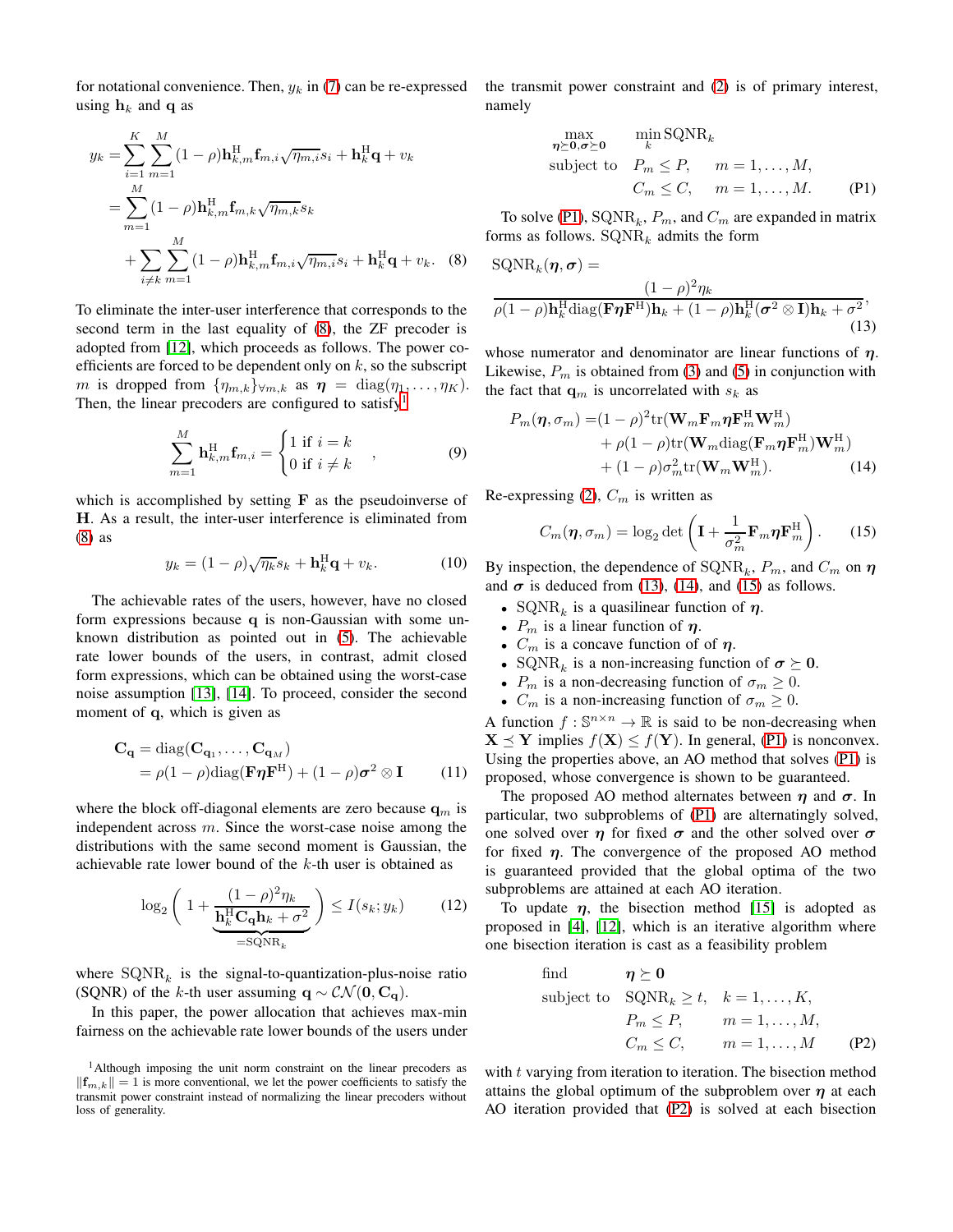iteration. The constraints in [\(P2\)](#page-2-6), however, are nonconvex because  $C_m$  is concave with respect to  $\eta$ . Therefore, the classical convex optimization approach [\[4\]](#page-5-3), [\[12\]](#page-5-10) cannot solve [\(P2\)](#page-2-6).

To solve [\(P2\)](#page-2-6), Lemma [1](#page-3-0) is adopted from [\[12\]](#page-5-10), which was originally established for cell-free systems with infinitecapacity fronthaul links and infinite-resolution DACs.

<span id="page-3-0"></span>**Lemma 1.** *Consider two diagonal matrices*  $\eta$  *and*  $\eta' \succ 0$ *that satisfy*  $\text{SQNR}_k(\eta, \sigma) = t$  *and*  $\text{SQNR}_k(\eta', \sigma) \geq t$  *for*  $k = 1, \ldots, K$ . Then,  $\eta' \succeq \eta \succeq 0$  holds. [\[12\]](#page-5-10)

Lemma [1](#page-3-0) is still valid because Lemma [1](#page-3-0) was derived based on the assumption that the linear coefficients of  $\eta$  in the numerator and denominator of  $\text{SQNR}_k$  are non-negative, which indeed are as evident from [\(13\)](#page-2-3). Then, [\(P2\)](#page-2-6) can be solved using the following corollary.

<span id="page-3-1"></span>Corollary 1. [\(P2\)](#page-2-6) *is feasible if and only if the solution* η *of*  $\mathrm{SQNR}_k(\boldsymbol{\eta}, \boldsymbol{\sigma}) = t \textit{ for } k = 1, \dots, K \textit{ satisfies the constraints}$ *in* [\(P2\)](#page-2-6)*.*

*Proof.* Consider only "only if" because "if" is trivial. Since [\(P2\)](#page-2-6) is feasible, there exists  $\eta' > 0$  that satisfies the constraints in [\(P2\)](#page-2-6). Therefore, the solution  $\eta$  of  $\text{SQNR}_k(\eta, \sigma) = t$  for  $k = 1, \dots, K$  $k = 1, \dots, K$  $k = 1, \dots, K$  obeys  $\eta' \succeq \eta \succeq 0$  by Lemma 1, which implies that  $\eta$  satisfies the non-negative definite constraint and first constraint with equality. Since  $P_m$  is a linear function of  $\eta$  with non-negative linear coefficients as evident from [\(14\)](#page-2-4),  $P_m(\eta, \sigma_m) \le P_m(\eta', \sigma_m) \le P$  holds for  $m = 1, ..., M$  due to  $\eta' \succeq \eta$ , which implies that  $\eta$  satisfies the second constraint. To check the third constraint, consider the expansion

$$
\underbrace{\mathbf{I} + \frac{1}{\sigma_m^2} \mathbf{F}_m \eta' \mathbf{F}_m^{\mathrm{H}}}_{=\mathbf{A} + \mathbf{B}} = \underbrace{\frac{1}{\sigma_m^2} \mathbf{F}_m (\eta' - \eta) \mathbf{F}_m^{\mathrm{H}}}_{=\mathbf{A}} + \underbrace{\mathbf{I} + \frac{1}{\sigma_m^2} \mathbf{F}_m \eta \mathbf{F}_m^{\mathrm{H}}}_{=\mathbf{B}}.
$$
 (16)

Since  $A \geq 0$  and  $B \geq 0$  due to  $\eta' - \eta \geq 0$  and  $\eta \succeq 0$ , applying Minkowski's inequality [\[16\]](#page-5-14) yields det(A +  $|\mathbf{B}| \geq \det(\mathbf{A}) + \det(\mathbf{B}) \geq \det(\mathbf{B})$ . Therefore,  $C_m(\eta, \sigma_m) \leq$  $C_m(\eta', \sigma_m) \leq C$  holds for  $m = 1, ..., M$  due to the monotonicity of logarithm, which implies that  $\eta$  satisfies the third constraint. 口

Since the numerator and denominator of  $\text{SQNR}_k$  are linear functions of  $\eta$ , finding the solution  $\eta$  of  $\text{SQNR}_k(\eta, \sigma) = t$ for  $k = 1, \ldots, K$  is equivalent to solving a set of K linear equations. After the solution is obtained, Corollary [1](#page-3-1) suggests [\(P2\)](#page-2-6) is solved by checking the feasibility of the solution.

To update  $\sigma$ , note that decreasing  $\sigma$  increases  $\text{SQNR}_k$ for  $k = 1, ..., K$ , hence the objective function of [\(P1\)](#page-2-2). Furthermore, the first constraint becomes more feasible as  $\sigma$ decreases because  $P_m$  is a non-decreasing function of  $\sigma_m \geq 0$ . Since  $C_m$  is a non-increasing function of  $\sigma_m \geq 0$ , the global optimum of the subproblem over  $\sigma$  at each AO iteration is the one that satisfies the third constraint with equality. Since  $C_m$  is differentiable with respect to  $\sigma_m$ , the solution can be found numerically without much effort using derivative-based root-finding algorithms, Newton's method, for example.

## IV. SIMULATION RESULTS

In this section, the performance of cell-free mmWave massive MIMO systems with limited-capacity fronthaul links and low-resolution DACs is evaluated based on the achievable rate lower bounds of the users and per-user energy efficiency lower bound. The data signal is precoded using the proposed ZF precoder with max-min power allocation. The performance of small-cell systems with low-resolution DACs is considered as a baseline. In this paper, small-cell refers to systems where the base stations operate independently with no control unit, which means that the data signal is precoded at the base stations rather than a centralized control unit. Therefore, smallcell systems have no fronthaul capacity constraint. The base stations in small-cell systems serve K/M nearest users. In addition, the maximum ratio transmission (MRT), ZF, and regularized ZF (RZF) precoders with full power transmission are considered for small-cell systems. For both cell-free and small-cell systems, the RF combiners of the users are set as the dominant left singular vector of the channel to the nearest base station. Then, the RF precoders of the base stations are set as the top- $N_{\text{RF}}$  right singular vectors of the effective RF channel  $\left[\mathbf{H}_{k_1,m}^{\text{H}}\mathbf{w}_{k_1}\cdots \mathbf{H}_{k_{K/M},m}^{\text{H}}\mathbf{w}_{k_{K/M}}\right]^{\text{H}}$  to the nearest  $K/M$  users. To satisfy the constant modulus constraint on the RF precoders and combiners, the alternating projection method [\[17\]](#page-5-15) is used at the base stations and users, which is commonly adopted in RF precoder design [\[3\]](#page-5-2), [\[18\]](#page-5-16). At each alternating projection iteration, the semi-unitary matrix is projected to the constant modulus space, which is again projected to the semiunitary space.

The system parameters are  $M = 63$ ,  $K = 630$ ,  $N_{\text{BS}} = 64$ ,  $N_{\text{RF}} = 16$ ,  $N_{\text{UE}} = 2$ ,  $f_c = 30$  GHz,  $W = 80$  MHz,  $P = 33$ dBm, and  $N_0 = -174$  dBm/Hz. The locations of the micro layer base stations are set according to the Dense Urban-eMBB scenario in ITU-R M.2412-0 [\[19\]](#page-5-17). Likewise, the channels and locations of the users are randomly generated as specified in the Dense Urban-eMBB scenario. The macro layer inter-site distance (ISD) is 200 m.

In the first simulation, the cumulative distribution function (CDF) of the achievable rate lower bounds of the users in cellfree and small-cell systems is explored at  $C = 16, 64, 256$ bps/Hz and  $B = 1, \ldots, 8, \infty$  $B = 1, \ldots, 8, \infty$  $B = 1, \ldots, 8, \infty$  bits. Figs. 1, [2,](#page-4-1) and [3](#page-4-2) correspond to  $C = 16, 64, 256$  each containing  $B = 1, \ldots, 8, \infty$ . According to Fig. [1,](#page-4-0) the fronthaul compression act as a bottleneck to the performance of cell-free systems. Regardless of the DAC resolution, cell-free systems are inferior to small-cell systems when  $C = 16$ . In contrast, as the fronthaul capacity increases, Figs. [2](#page-4-1) and [3](#page-4-2) show that  $B > 4$  is sufficient for cellfree systems to outperform small-cell systems with infiniteresolution DACs. Therefore, the advantage of cell-free systems can be extracted with low-resolution DACs provided that the fronthaul capacity is sufficient,  $C = 64$ , for example.

In the second simulation, the energy efficiency lower bound of cell-free and small-cell systems is evaluated at  $C =$ 16, 32, 64 bps/Hz and  $B = 1, \ldots, 8$  bits. The energy efficiency lower bound is defined as the spectral efficiency lower bound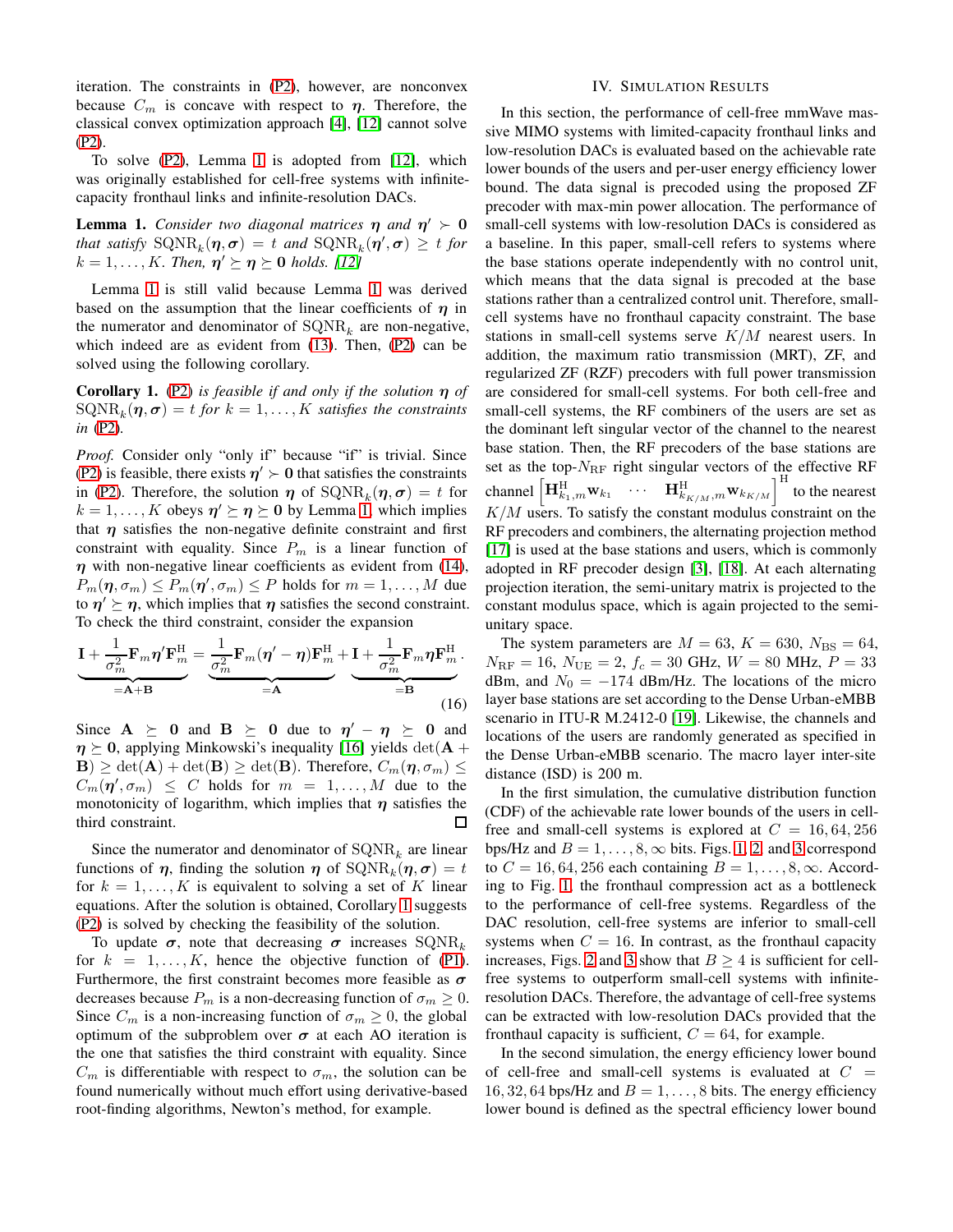

<span id="page-4-0"></span>Fig. 1. The CDF of the achievable rate lower bounds of the users in cell-free and small-cell systems for  $C = 16$  bps/Hz. In each subplot, the lines with the same color correspond to  $B = 1, \ldots, 8, \infty$  bits from left to right.



<span id="page-4-1"></span>Fig. 2. The CDF of the achievable rate lower bounds of the users in cell-free and small-cell systems for  $C = 64$  bps/Hz. In each subplot, the lines with the same color correspond to  $B = 1, \ldots, 8, \infty$  bits from left to right.

normalized by the power consumption of the base stations and fronthaul links. The power consumption parameters are adopted from [\[3\]](#page-5-2), [\[20\]](#page-5-18). According to Fig. [4,](#page-4-3)  $B = 4$  and  $B = 5$ achieve the maximal energy efficiency lower bound of cellfree systems when  $C = 32$  and  $C = 64$ , both exceeding that of small-cell systems. Therefore, cell-free systems with lowresolution DACs are energy efficient as long as the fronthaul capacity is not too small,  $C = 32$ , for example.

## V. CONCLUSION

In this paper, the ZF precoder with max-min power allocation that accounts for the fronthaul compression and DAC quantization was proposed. The goal of the proposed power allocation was to maximize the minimum achievable rate lower bound of the users given by the AQNM. To solve the



<span id="page-4-2"></span>Fig. 3. The CDF of the achievable rate lower bounds of the users in cell-free and small-cell systems for  $C = 256$  bps/Hz. In each subplot, the lines with the same color correspond to  $B = 1, \ldots, 8, \infty$  bits from left to right.



<span id="page-4-3"></span>Fig. 4. The per-user energy-spectral efficiency lower bound of cell-free and small-cell systems for  $C = 16, 32, 64$  bps/Hz. At each line, the circles correspond to  $B = 1, \ldots, 8$  bits from left to right.

max-min power allocation problem, a novel AO method was proposed, whose convergence was shown to be guaranteed. The simulation results showed that moderate fronthaul capacity is sufficient for cell-free systems to outperform small-cell systems.

## ACKNOWLEDGMENT

This work was partly supported by Institute of Information & Communications Technology Planning & Evaluation (IITP) grant funded by the Korea government (MSIT) (No. 2018-0- 01410, Development of Radio Transmission Technologies for High Capacity and Low Cost in Ultra Dense Networks) and the National Research Foundation (NRF) grant funded by the MSIT of the Korea government (2019R1C1C1003638).